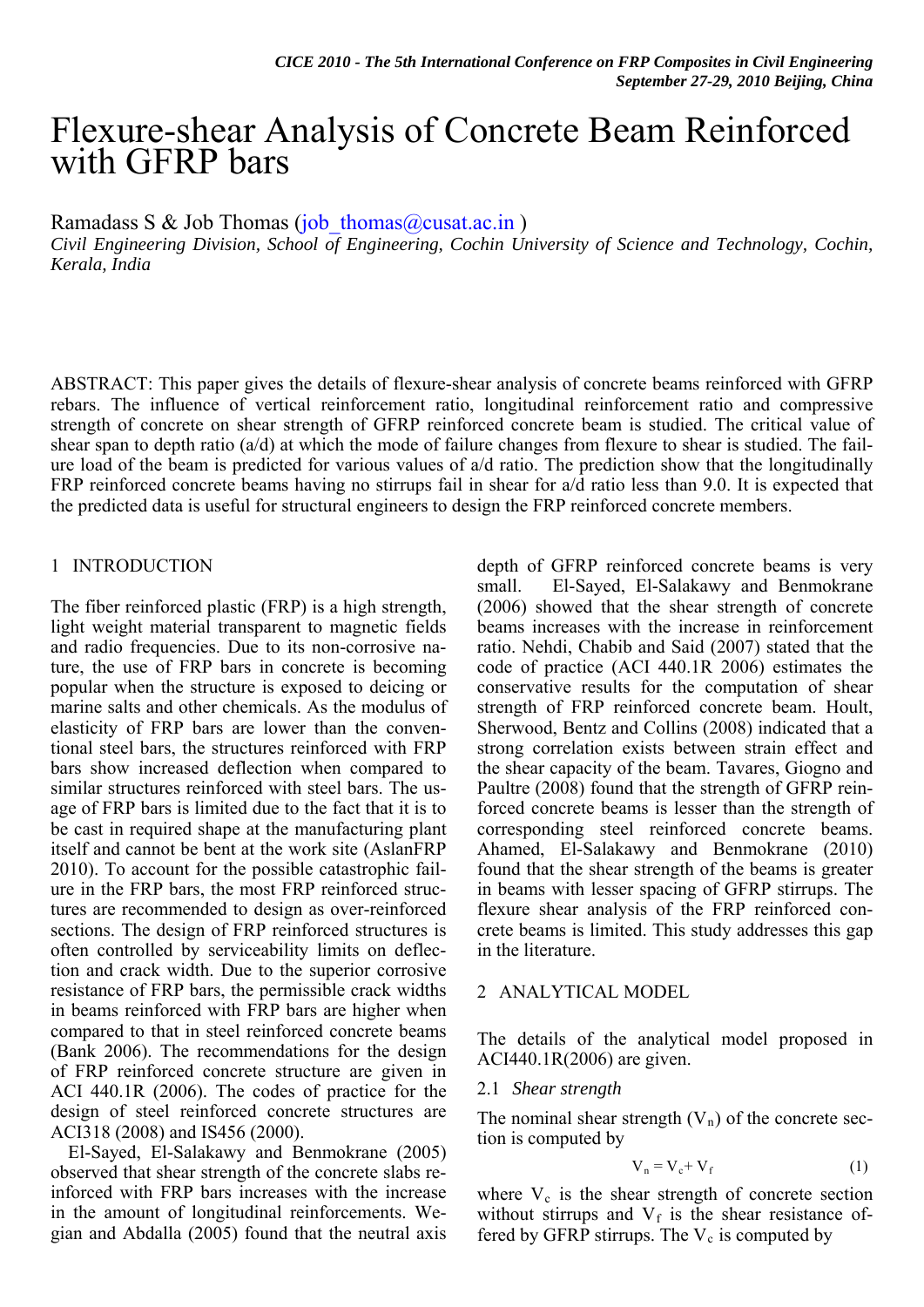$$
V_c = 5(f_c')^{1/2} b c \le 8 (f_c')^{1/2} b d \t\t(psi & in) \t(2)
$$
  

$$
V_c = 0.4 (f_c')^{1/2} b c \le 0.66 (f_c')^{1/2} b d \t\t(MPa & m)
$$

where  $f_c$  is the cylinder compressive strength, b is the width of the beam, c is the depth of neutral axis in the cracked elastic section and d is the effective depth of the beam.  $f_c$ ' is computed by

$$
f_c' = 0.8 f_{ck} \tag{3}
$$

where  $f_{ck}$  is the characteristic compressive strength of concrete based on cube specimens. c is computed by

$$
c = kd \tag{4}
$$

$$
k = [(\rho_f \eta_f)^2 + 2(\rho_f \eta_f)]^{1/2} - (\rho_f \eta_f)
$$
 (5)

where k is the neutral axis depth ratio,  $\rho_f$  is the FRP longitudinal reinforcement ratio and  $\eta_f$  is the modular ratio

$$
\rho_f = A_f / bd \tag{6}
$$

$$
\eta_{\rm f} = E_{\rm f}/E_{\rm c} \tag{7}
$$

where  $E_f$  is the longitudinal modulus of FRP bar and  $E_c$  is the modulus of elasticity of concrete.  $E_c$  is given by

$$
E_c = 57000 (f_c')^{1/2} \t (psi) \t (8)
$$

$$
E_c = 4700 (f_c')^{1/2}
$$
 (MPa)

 $V_f$  is computed based on 45 degree crack angle and is given by

$$
V_f = \rho_v f_{fv} bd \tag{9}
$$

$$
\rho_{\rm v} = A_{\rm fv} / (bs_{\rm v}) \tag{10}
$$

where  $\rho_v$  is the vertical reinforcement ratio,  $A_{fv}$  is the area of the vertical stirrups across the shear crack,  $f_{f_v}$  is the stress in the FRP stirrups and  $s_v$  is the spacing of vertical stirrups measured along the beam axis.  $f_{f<sub>V</sub>}$  is computed by

$$
f_{fv} = MIN [0.004 E_f, f_{fb}]
$$
 (11)

where  $f_{\text{fb}}$  is the tensile strength of FRP rebar with a bend and is given by

$$
f_{\text{fb}} = f_{\text{fu}} [0.05(r_{\text{b}}/_{\text{db}}) + 0.3] \tag{12}
$$

where  $f_{fu}$  is the design tensile strength of FRP bar,  $r_b$ is the inside radius of the bend of the stirrup and  $d_b$ is the diameter of the FRP rebar of the stirrup. In Eq. (12), the magnitude of  $(r_b/d_b)$  shall not be less than 3.0.  $f_{fu}$  is given by

$$
f_{\rm fu} = C_{\rm E} f_{\rm fu}^* \tag{13}
$$

where  $C_E$  is the environmental reduction factor and MPa (AslanFRP 2010).  $f_{fu}$ <sup>\*</sup> is the guaranteed tensile strength of FRP bar. The value of  $C_E$  depends on the exposure conditions and the type of fibers and is given in ACI440.1R (2006).

#### 2.2 *Flexure strength*

The nominal shear resistance  $(V_n^*)$  corresponding to the flexural capacity of a reinforced concrete beam subjected to concentrated load is given by

$$
V_n^* = M_n / a \tag{14}
$$

the section and a is the shear span.  $M_n$  is computed where  $M_n$  is the nominal moment of resistance of by

$$
M_n = A_f f_f (d-a*/2)
$$
 (15)

 $f_f$  is the stress in the longitudinal bar and  $a^*$  is the depth of Whitney's stress block. f<sub>f</sub> is given by where  $A_f$  is the area of the longitudinal FRP bars,

$$
f_f = [(E_f \varepsilon_{cu})^2/4 + 0.85 \beta_1 f_c'(E_f \varepsilon_{cu})/\rho_f]^{1/2} - 0.5(E_f \varepsilon_{cu})(16)
$$

equal to 0.003.  $\beta_1$  is a factor depending on the conwhere  $\varepsilon_{\rm cu}$  is the ultimate strain in concrete and is crete strength  $(f_c)$  and is given by

$$
\beta_1 = 0.85 \qquad \text{when } f_c' < 4000 \text{ psi} \tag{17}
$$

$$
\beta_1 = 0.85 - 0.05 \ (f_c' - 4000) / 1000 \ge 0.65 \quad \text{when } f_c' \ge 4000 \text{ psi}
$$

$$
\beta_1 = 0.85 \quad \text{when } f_c' < 28 \text{ MPa}
$$

$$
\beta_1 = 0.85 - 0.05
$$
 (f<sub>c</sub>'-28)/7  $\geq 0.65$  when f<sub>c</sub>'  $\geq 28$  MPa

In Eq.  $(15)$ ,  $a^*$  is given by

$$
a^* = A_f f_f / (0.85 f_c' b)
$$
 (18)

### 2.3 *Failure load*

The failure load of the beam  $(P)$  subjected to four point bending as shown in Fig. 1 is computed by



Figure 1. Schematic of loading in RC beam

load predicted based on the model proposed by ACI440.1R (2006) is analysed. The influence of various parameters on the failure

#### DETAILS OF BEAM 3

strength of bar in the longitudinal direction is 655 A concrete beam of size 600mm x 220mm having an effective depth of 500mm is used. The cross sectional details of the beam are given in Fig 2. The guaranteed tensile strength of GFRP bars in the transverse direction is taken as 760 MPa and



Figure 2. Cross sectional details of the RC beam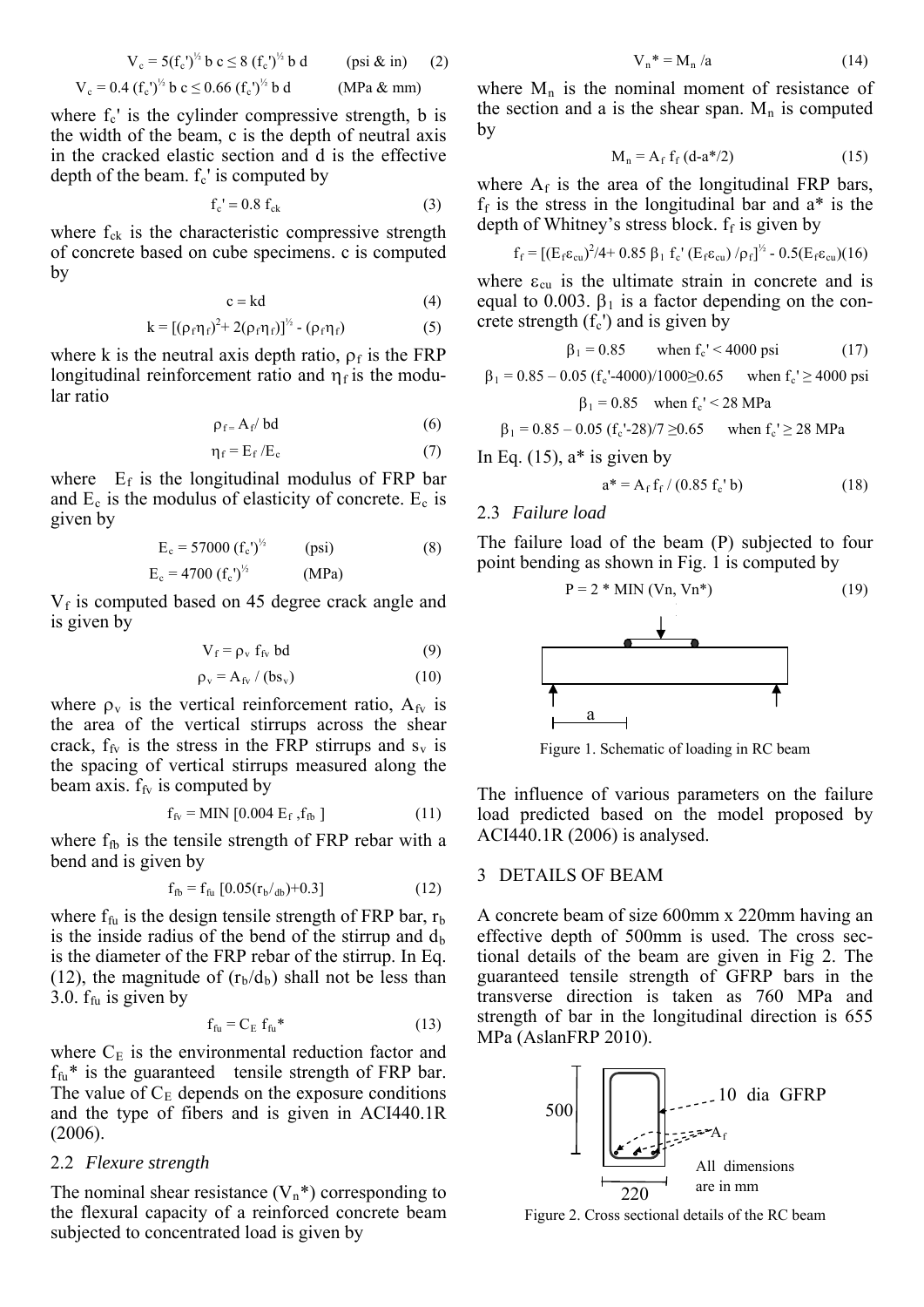The variables considered for the study are longitudinal reinforcement ratio  $(\rho_f)$ , vertical reinforcement ratio  $(\rho_v)$ , and concrete compressive strength  $(f_{ck})$  and shear span to depth ratio (a/d). GFRP longitudinal reinforcement ratio  $(\rho_f)$  is varied between 1 and 4 percent. The vertical GFRP reinforcement ratio  $(\rho_v)$  of 0 to 1 percent is considered. The grade of the concrete  $(f_{ck})$  is varied between 25 and 75 MPa. Failure load of the reinforced concrete beams with a/d ratio varying between 1.0 and 12.0 is predicted.

#### 4 ESULTS AND DISCUSSIONS R

ence of longitudinal reinforcement on shear strength of FRP reinforced concrete beam is nominal. The nominal shear strength and failure load of the beam of size 220mm x 600mm has been computed using the model proposed in ACI 440.1R (2006). The influence of FRP reinforcement ratio on the shear strength of normal strength concrete beam has been evaluated ( $f_{ck} = 25 \text{ MPa}$ ) and is given in Fig 3(a). The shear strength of the beam with GFRP reinforcement increases with the increase in the vertical and longitudinal reinforcement ratio. The influ-

influence of concrete strength on the shear strength of FRP reinforced beam is limited. The influence of concrete strength  $(f_{ck})$  on the shear strength of beam reinforced with GFRP bars is given in Fig 3(b). The magnitude of vertical reinforcement ratio is taken as 0.5 percent for the prediction of shear strength of beam given in Fig 3(b). The

from shear to flexure increases with the increase in FRP longitudinal reinforcement ratio. The flexure shear analysis of the FRP reinforced beam is carried out and the results are given in Fig 4. The failure load (P) of the beam is predicted corresponding to the different values of shear span to depth ratio  $(a/d)$ . The horizontal plateau of the graph shown in Fig 4 indicates the shear failure and the sloped portion indicates the flexure failure in the beam. The starting point of sloped regime represents the a/d ratio at which the mode of failure changes from shear to flexure. The influence of the FRP longitudinal steel reinforcement ratio is given in Fig 4(a). The failure load of the beam increases with the increase in FRP longitudinal reinforcement ratio. The a/d ratio at which the mode of failure changes

failure changes from shear to flexure increases with the increase in concrete strength. The influence of concrete strength  $(f_{ck})$  on failure load of the beam (P) is given in Fig 4(b). The failure load of the beam increases with the increase in the concrete strength. The a/d ratio at which the mode of



Figure 3. Predicted nominal shear strength of GFRP reinforced concrete beam

tudinal reinforcement and not on the vertical reinforcement. The variation of the failure load of the beam (P) corresponding to various values of vertical reinforcement ratio  $(\rho_v)$  is given in Fig 4(c). For initial values of a/d ratio, the failure load in beams having 1 percent vertical reinforcement is found to be greater in magnitude when compared to the corresponding beam having 0.5 percent vertical reinforcement. The a/d ratio corresponding to the change in mode of failure from shear to flexure depends on the amount of vertical reinforcement. The predicted failure load of the beam corresponding to the higher values of a/d ratio is found to be equal in magnitude for all the values of vertical reinforcement ratio  $(\rho_v)$  and is represented by a single line in the inclined regime. This is expected because the flexural failure load depends on the amount of longi-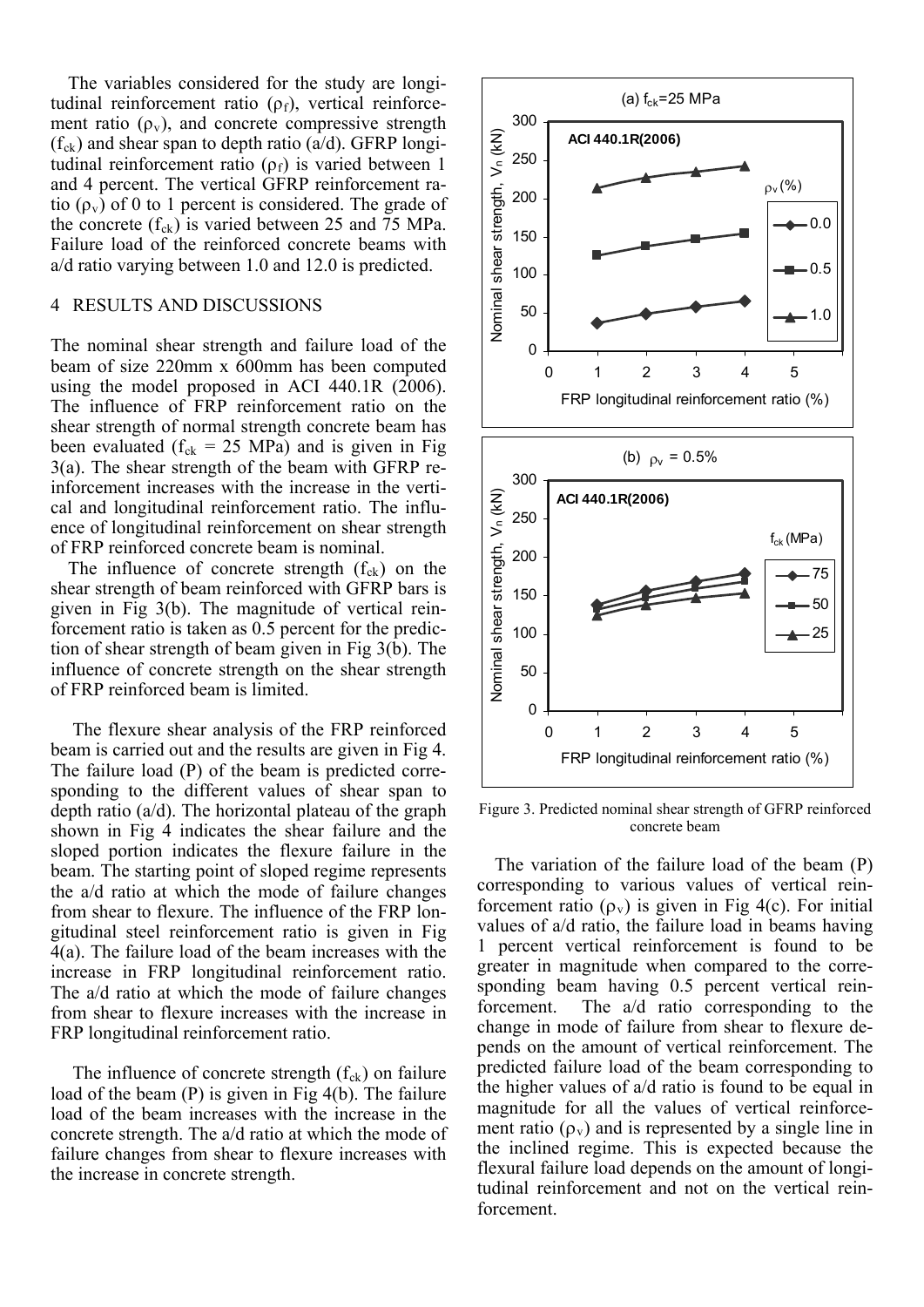

Figure 4. Predicted failure load of GFRP reinforced concrete beam

### 5 ONCLUSIONS C

Based on the present study the following conclusions are arrived at.

- Effect of FRP reinforcement in the transverse di rection on the shear strength of reinforced concrete beam is significant.
- Influence of FRP reinforcement in the longitudinal direction on the shear strength of FRP reinforced beam is nominal.
- The increase in shear strength of beam with the increase in concrete strength is limited.
- $\bullet$  The a/d ratio corresponding to the change in mode of failure increases with the increase in the longitudinal or transverse FRP reinforcement.
- forced concrete beams having no transverse reinforcement fails in shear if the  $a/d$  ratio is less than 9.0. The prediction based on the model proposed by ACI 440.1R (2006) indicates that the FRP rein-

### ACKNOWLEDGMENT

rendered by Department of Science and Technology, Government of India under the scheme Fast Track Project. Dr. Job Thomas thanks for the financial support

#### REFERENCES

- ACI318. 2008. Building code requirements for structural concrete, American Concrete Institute, Farmington Hills, MI, 465p.
- ACI440.1R. 2006. Guide for the deign and construction of structural concrete reinforced with FRP bars, American Concrete Institute, Farmington Hills, MI, 44p.
- Ah med, E. A. El-Salakawy, E.F. & Benmokrane, B. 2010. Performance evaluation of Glass fiber reinforced polymer shear reinforcement for concrete, *ACI structural Journal*, 107(1): 53-62.

AslanFRP. 2010, http://www.hughesbros.com/aslan100/Aslan %20100 GFRP rebar Flyer.pdf, 4p, 2010.

- Bank, L.C. 2006. Composites for construction: Structural design with FRP materials, John Wiley & Sons Inc., NJ, 551p.
- El-Sayed, A. El-Salakawy, E. & Benmokrane, B. 2005. Shear strength of one-way concrete slabs reinforced with fiberreinforced polymer composite bars, *ASCE Journal of composites for construction* 9(2): 147-157.
- El-sayed, A.K. El-Salakawy, E.F. & Benmokrane, B. 2006. Shear strength of FRP-reinforced concrete beams without transverse reinforcement, *ACI Structural Journal* 103(2): 235-243.
- Haoult, N. A. Shewood, E.G. Bentz E.C. & Collins, M.P. 2008. Does the use of FRP reinforcement change the one way shear behaviour of reinforced concrete slab, *ASCE Journal of materials in civil engineering* 12(2): 125-133.
- IS456. 2000. Plain and reinforced concrete- code of practicefourth revision, Bureau of Indian Standards, New Delhi, 100p.
- Ne hdi, M. Chabib, H. El. & Said, A.A. 2007. Proposed shear design equations for FRP reinforced concrete beams based on genetic algorithms approach, *ASCE Journal of materials in civil engineering* 19(12): 1033-1042.